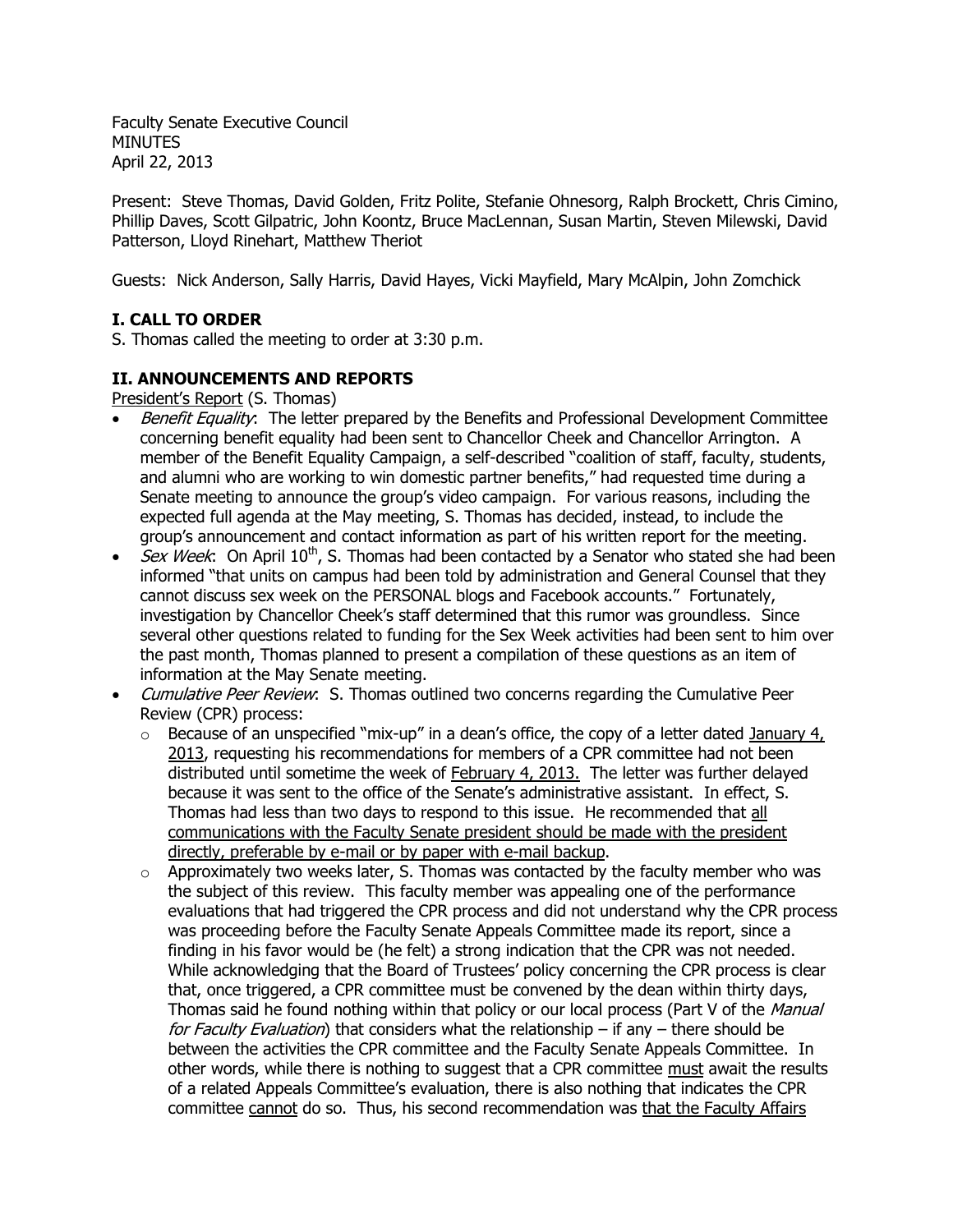Committee be asked to explore what should be the relationship between the work of a CPR committee and the work of the Faculty Senate Appeals Committee when an event that has triggered the CPR is being appealed.

- Elections: For the fourth, consecutive year, we have had difficulty obtaining candidates (plural) to stand for the office of President-Elect and for the second year in a row we have failed to meet the deadline within our bylaws concerning that election. For these reasons, S. Thomas said that he will be making two reminders at the next Senate meeting:
	- $\circ$  The membership of the Committee on Nominations and Appointments "shall consist of the chairs of each college, unit or division caucus and the Faculty Senate President-Elect." It is the responsibility of this committee as a whole (and not just the current President-Elect) "to recruit two nominees for Faculty Senate President-Elect every year." (Article III. Section 2. F.)
	- $\circ$  The members of each caucus are to "elect a convening caucus chair by August 1 of each year." (Article II. Section 8)

Each caucus will be encouraged to elect the new caucus chair before the end of the current academic year, to be assured of meeting the August  $1<sup>st</sup>$  deadline. Next year's Committee on Nominations and Appointments will be encouraged to begin early to recruit potential nominees.

## Chancellor's Report (J. Cheek)

J. Cheek said that he would be making a budget presentation during the May Senate meeting.

## Provost's Report (S. Martin)

S. Martin said that Tim Hulsey has been selected as Director of the Honors Program and will assume this position on July  $1<sup>st</sup>$ . A decision is expected soon in the search for a new Director of Admissions. The Report from the Task Force on Teaching Evaluation will be considered later in this meeting.

## **III. APPROVAL OF MINUTES**

S. Thomas asked for corrections or additions to the minutes of the Executive Council meeting of March 18, 2013. As no changes were suggested, the minutes were approved as distributed by common consent.

# **IV. UNFINISHED BUSINESS**

## Assignment and Use of Self-Authored Texts

S. Thomas observed that Danielle South, the Faculty Senate's Graduate Assistant, had submitted her report reviewing how our peer institutions address the issue of using self-authored texts. By common consent, this report will be referred to the Teaching and Learning Council to review and to recommend possible action.

# **V. REPORTS OF STANDING COMMITTEES**

## Graduate Council (R. Brockett)

R. Brockett said that the review of the minutes for the Graduate Council meetings on February 28, 2013, and April 4, 2013, would be deferred until the September 2013 Senate meeting.

## Undergraduate Council (M. Theriot)

M. Theriot reviewed the minutes from the Undergraduate Council meeting on April 2, 2013. One policy change concerning grades from study abroad, was approved.

## **VI. NEW BUSINESS**

Request for New Ranks for Extension Faculty (D. Golden)

D. Golden shared a request from Robert N. Trigiano, a professor in Entomology and Plant Pathology, for the Senate to consider adding new ranks for Extension faculty, along the same lines as we have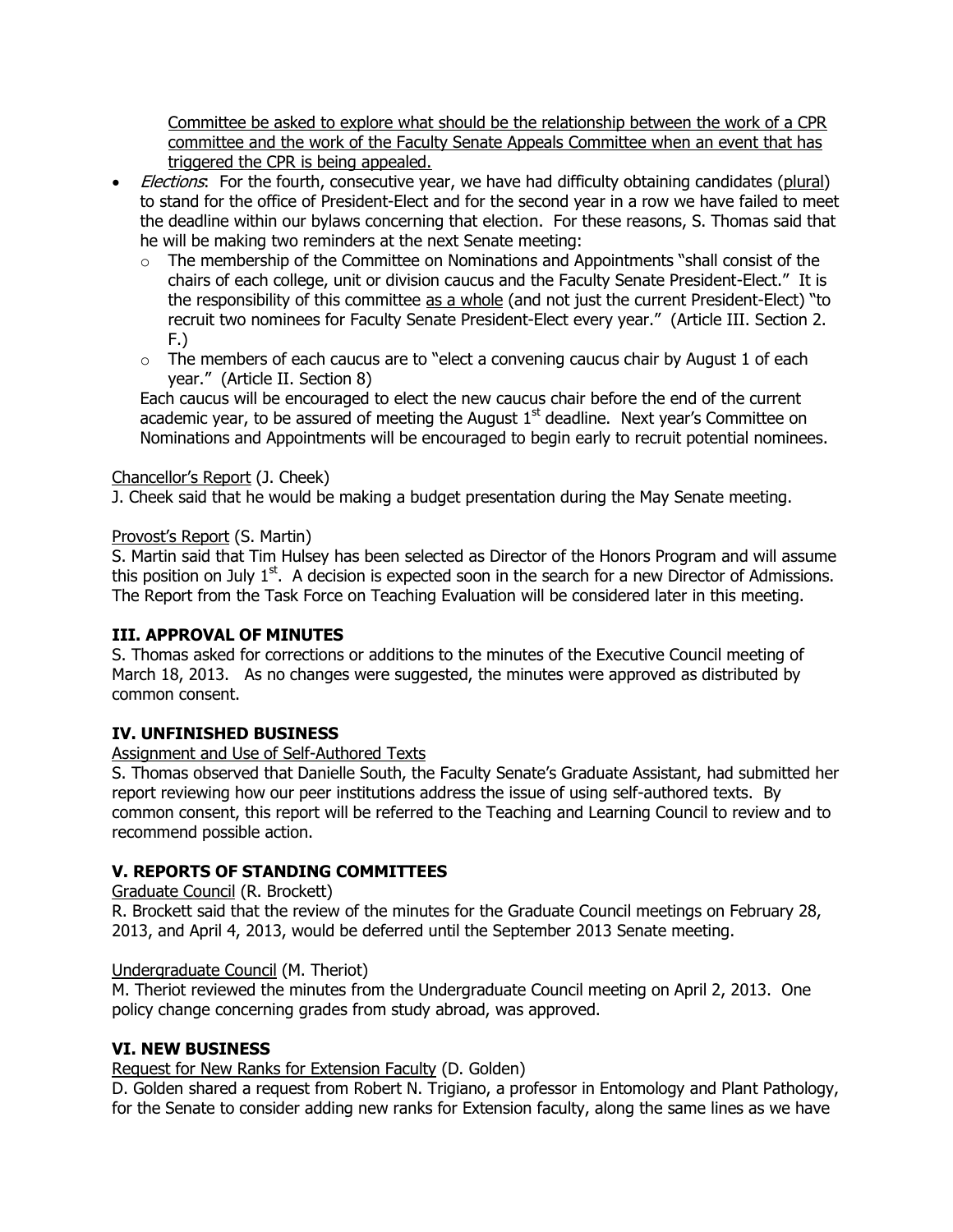for Research Faculty and, more recently, Faculty of Practice. These ranks would be needed only within the College of Agricultural Sciences and Natural Resources. By common consent, this issue will be referred to the Faculty Affairs Committee for review.

#### Faculty Affairs Committee: Resolution on Romantic Relationships (P. Daves)

P. Daves reviewed the resolution proposed by the Faculty Affairs Committee to add a new section 2.2.6 within the *Faculty Handbook* addressing romantic relations between faculty and students. After brief discussion, approval was given to present the resolution at the May Senate meeting.

#### Request from Non-Tenure-Track Faculty Advisory Group for a New Standing Committee within Faculty Senate (S. Harris and V. Mayfield)

S. Harris and V. Mayfield presented draft language for a revision to the Senate's *Bylaws* defining a "Non-Tenure-Track Faculty Committee" as a new standing committee of the Senate. In light of changes earlier this year to allow non-tenure-track teaching faculty to serve on the Senate, this new committee could assume the work conducted since spring 2010 by an ad hoc working group advising the Vice Provost for Faculty Affairs on issues related to non-tenure-track faculty. During discussion, the suggestion was made that the focus should be on *issues* and that a better name might be the "Non-Tenure-Track Issues Committee." This suggestion was agreeable to Harris and Mayfield. S. Thomas offered to re-work the draft language discussed today into a resolution for presentation at the May Senate meeting, with the understanding that a vote on the resolution would not take place until the September 2013 Senate meeting. This offer was accepted by common consent.

#### Analysis of Student Retention at UTK (S. Gilpatric)

S. Gilpatric reviewed a report from the Faculty Senate Budget and Planning Committee analyzing data provided by OIRA for retention and graduation rates. These key findings for the 2008-2011 cohorts were discussed.

- A higher, uncapped high school GPA has a strong positive effect on the probability of retention, but the effect of a higher ACT score is relatively small.
- Higher family income has a strong positive effect on the probability of retention. Retention of students from families with income above \$200,000 is significantly higher than for students from families in the \$150,000-199,999 range.
- Controlling for other factors, Asian and Black students at UT have a higher retention probability than White students; Hispanic students have lower probability.
- For in-state students, distance of permanent address from Knoxville is not significantly associated with reduced retention, but controlling for other factors, students from urban counties have higher retention probability than students from rural counties.

By common consent, S. Gilpatric will present this report at the May Senate meeting.

#### Report from the Task Force on Teaching Evaluation (S. Martin)

S. Martin noted that the report suggests that our current SAIS forms should to be reviewed, either to streamline the process or to find alternative ways for students to supply meaningful input. Other forms of evaluation in addition to SAIS should be used. Ideally, multiple types of measurements will be available for evaluations. A more uniform practice of peer evaluations could be helpful. By common consent, this report will be presented as an item of information at the May Senate meeting.

#### Request from UT Coalition for Responsible Investment (D. Hayes and N. Anderson)

Students David Hayes and Nick Anderson presented details from a resolution, recently passed by the Student Government Association, recommending that the University move away from investment in companies that cause harm to the environment. They wished now to work with the Faculty Senate to consider the possibility of passing a similar resolution. Following a brief period for questions, S.